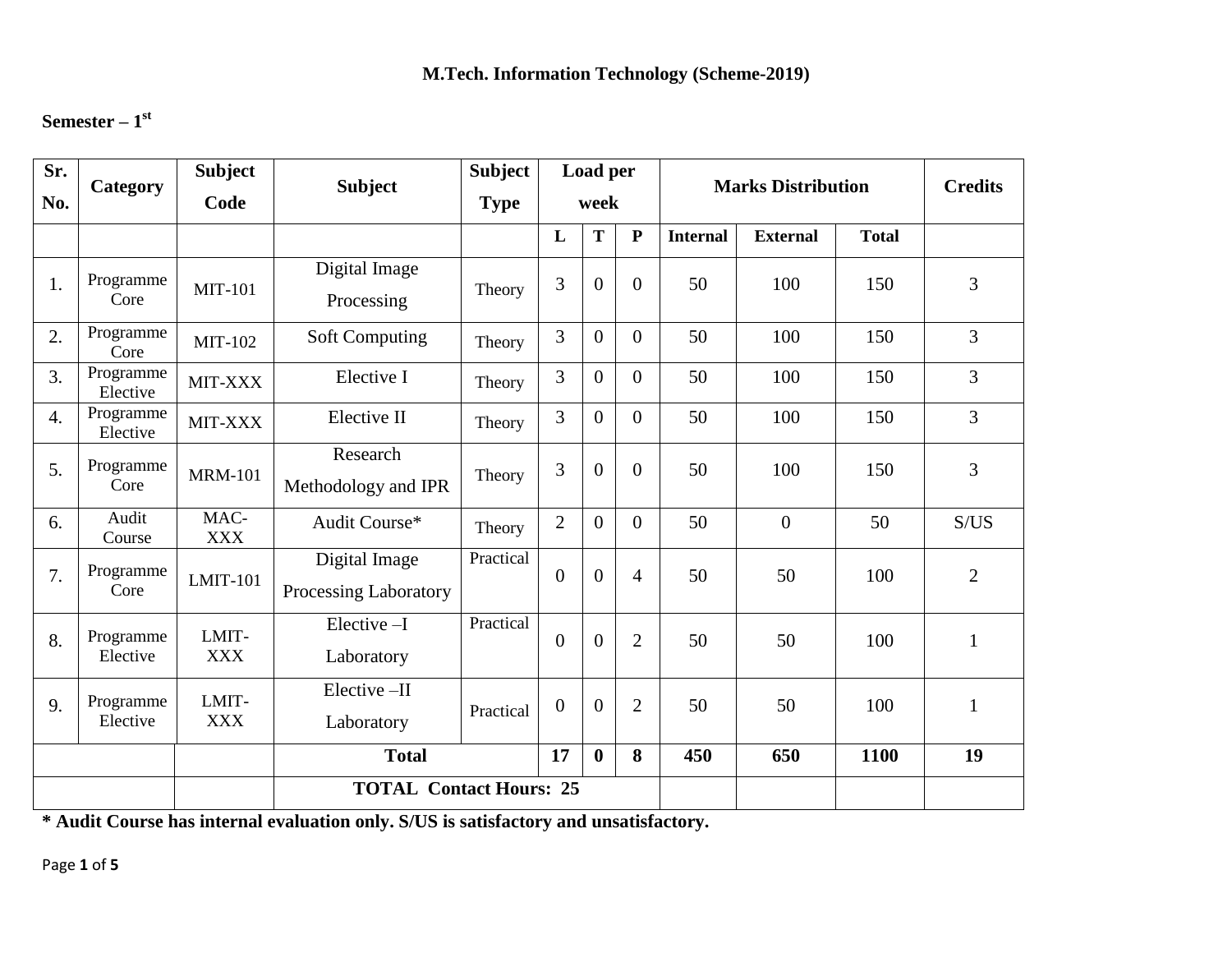| Semester – $2nd$ |  |
|------------------|--|
|------------------|--|

| Sr.<br>No.       | Category              | <b>Subject</b><br>Code | <b>Subject</b>                           | <b>Subject</b><br><b>Type</b> |                  | <b>Scheme of</b><br>studies per<br>week |                | <b>Marks Distribution</b> |                 | <b>Credits</b> |                |
|------------------|-----------------------|------------------------|------------------------------------------|-------------------------------|------------------|-----------------------------------------|----------------|---------------------------|-----------------|----------------|----------------|
|                  |                       |                        |                                          |                               | L                | T                                       | ${\bf P}$      | <b>Internal</b>           | <b>External</b> | <b>Total</b>   |                |
| 1.               | Programme<br>Core     | <b>MIT-109</b>         | <b>Digital Forensics</b>                 | Theory                        | 3                | $\Omega$                                | $\Omega$       | 50                        | 100             | 150            | $\overline{3}$ |
| 2.               | Programme<br>Core     | <b>MIT-110</b>         | <b>Advance Data</b><br><b>Structures</b> | Theory                        | 3                | $\Omega$                                | $\overline{0}$ | 50                        | 100             | 150            | $\overline{3}$ |
| 3.               | Programme<br>Elective | MIT-XXX                | Elective III                             | Theory                        | 3                | $\Omega$                                | $\overline{0}$ | 50                        | 100             | 150            | $\overline{3}$ |
| $\overline{4}$ . | Programme<br>Elective | MIT-XXX                | Elective IV                              | Theory                        | $\overline{3}$   | $\overline{0}$                          | $\overline{0}$ | 50                        | 100             | 150            | $\overline{3}$ |
| 5                | Audit<br>Course       | MAC-<br><b>XXX</b>     | Audit Course*                            | Theory                        | $\mathbf{2}$     | $\Omega$                                | $\Omega$       | 50                        | $\overline{0}$  | 50             | S/US           |
| 6.               | Programme<br>Core     | <b>LMIT-109</b>        | <b>Digital Forensics</b><br>Laboratory   | Practical                     | $\overline{0}$   | $\Omega$                                | $\overline{2}$ | 50                        | 50              | 100            | 1              |
| 7.               | Programme<br>Core     | $LMIT-110$             | <b>Advance Data</b><br><b>Structures</b> | Practical                     | $\theta$         | $\Omega$                                | $\overline{2}$ | 50                        | 50              | 100            | 1              |
| 8.               | Programme<br>Elective | LMIT-<br><b>XXX</b>    | Elective -III Laboratory                 | Practical                     | $\overline{0}$   | $\Omega$                                | $\overline{2}$ | 50                        | 50              | 100            | $\mathbf{1}$   |
| 9.               | Programme<br>Elective | LMIT-<br><b>XXX</b>    | Elective - IV Laboratory                 | Practical                     | $\overline{0}$   | $\Omega$                                | $\overline{2}$ | 50                        | 50              | 100            | $\mathbf{1}$   |
| 10.              | Programme<br>Core     | LMPIT-<br>101          | Project                                  | Practical                     | $\boldsymbol{0}$ | $\overline{0}$                          | 4              | 50                        | 50              | 100            | $\overline{2}$ |
|                  |                       |                        | 12<br><b>Total</b><br>14<br>$\Omega$     |                               |                  |                                         |                | 500                       | 650             | 1150           | 18             |
|                  |                       |                        | <b>TOTAL Contact Hours: 26</b>           |                               |                  |                                         |                |                           |                 |                |                |

**NOTE:** Students will undergo internship of 4 weeks after 2<sup>nd</sup> semester in reputed institute /research organization.

**\* Audit Course has internal evaluation only. S/US is satisfactory and unsatisfactory.**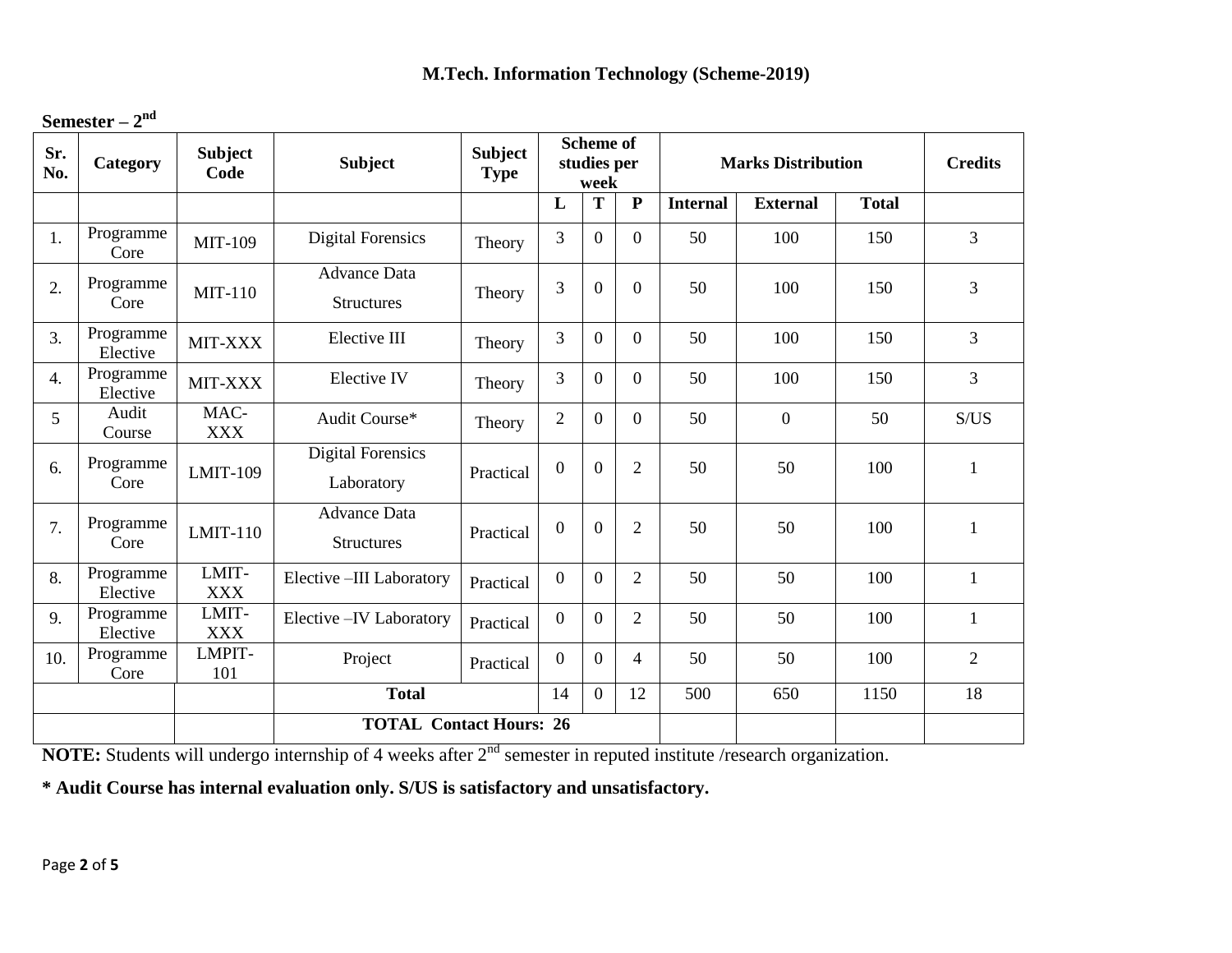# **Semester – 3 rd**

| Sr.<br>No.                     | Category                                        | <b>Subject</b><br>Code | <b>Subject</b>                      | <b>Subject</b><br><b>Type</b> | <b>Scheme of</b><br>studies per<br>week |                  |                  | <b>Marks Distribution</b> | <b>Credits</b>  |              |                |
|--------------------------------|-------------------------------------------------|------------------------|-------------------------------------|-------------------------------|-----------------------------------------|------------------|------------------|---------------------------|-----------------|--------------|----------------|
|                                |                                                 |                        |                                     |                               | L                                       | T                | ${\bf P}$        | <b>Internal</b>           | <b>External</b> | <b>Total</b> |                |
| 1.                             | Programme<br>Elective                           | MIT-XXX                | Elective V                          | Theory                        | 3                                       | $\theta$         | $\mathbf{0}$     | 50                        | 100             | 150          | $\overline{3}$ |
| 2.                             | Open<br>Elective                                | MOIT-<br><b>XXX</b>    | Open Elective                       | Theory                        | 3                                       | $\overline{0}$   | $\theta$         | 50                        | 100             | 150          | $\overline{3}$ |
| 3.                             | Audit<br>Course                                 | MAC-<br>XXX            | <b>Audit Course</b>                 | Theory                        | $\overline{2}$                          | $\boldsymbol{0}$ | $\theta$         | 50                        | $\mathbf{0}$    | 50           | $\overline{0}$ |
| $\overline{4}$ .               | Programme<br>Core                               | MPTIT-<br>101          | Pre Thesis                          | Practical                     | $\overline{0}$                          | $\Omega$         | 20<br>$(2#+18*)$ | 100                       | 100             | 200          | 10             |
| 5 <sup>5</sup>                 | Programme<br>Elective                           | LMIT-<br><b>XXX</b>    | Elective V<br>Laboratory            | Practical                     | $\overline{0}$                          | $\overline{0}$   | $\overline{2}$   | 50                        | 50              | 100          |                |
| 6.                             |                                                 | <b>RIT-101</b>         | Research<br>Internship <sup>§</sup> | Practical                     | $\overline{0}$                          | $\overline{0}$   | $\overline{0}$   | 50                        | $\mathbf{0}$    | 50           | S/US           |
|                                | 8<br>$\theta$<br><b>Total</b><br>$\overline{4}$ |                        |                                     |                               |                                         |                  |                  | 350                       | 350             | 700          | 17             |
| <b>TOTAL Contact Hours: 12</b> |                                                 |                        |                                     |                               |                                         |                  |                  |                           |                 |              |                |

\$ Evaluation of Research Internship will be done by Department Research Committee

# Max. Hours for Teacher

\*Independent Study Hours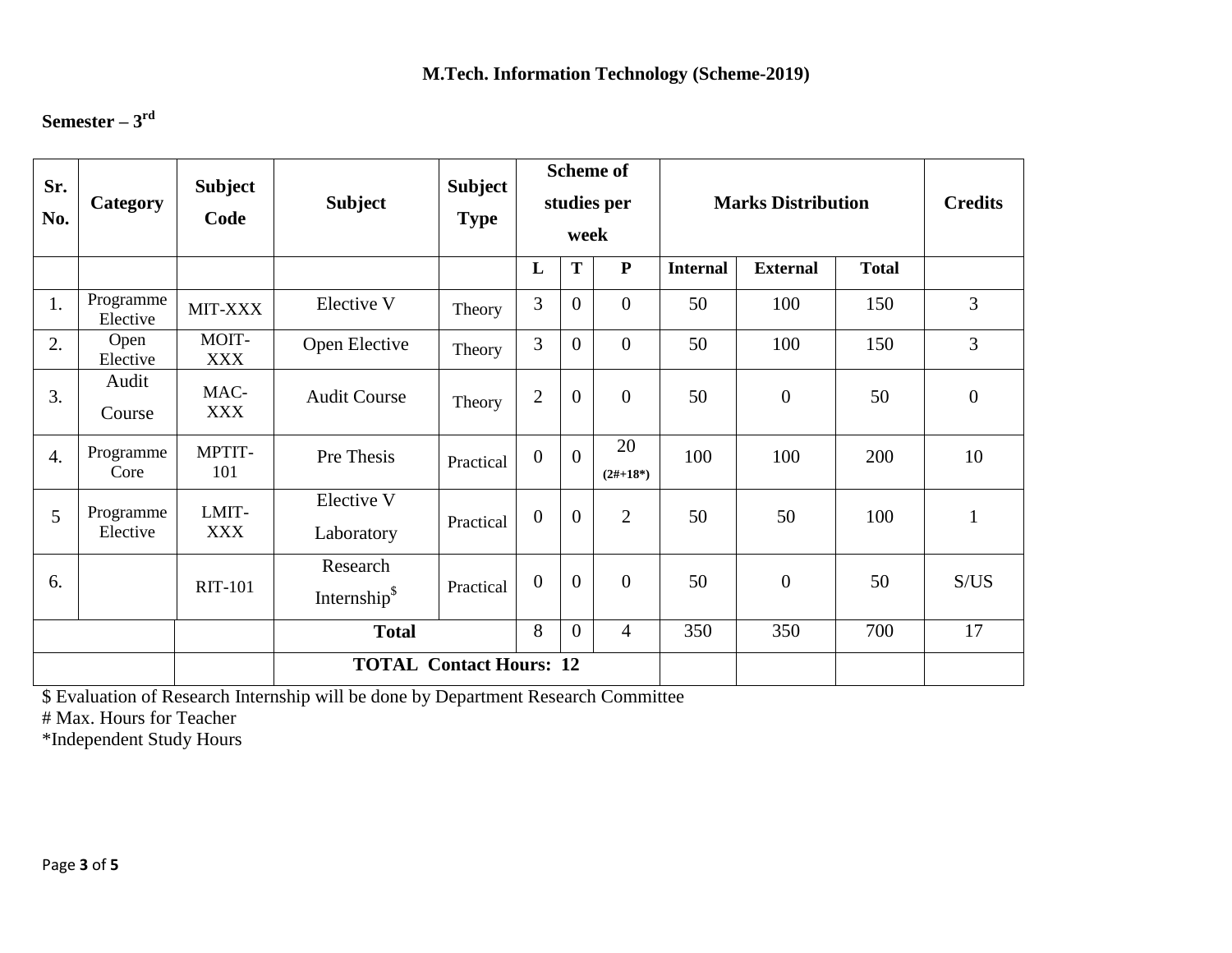### **Semester – 4 th**

| Sr.<br>No.                    | <b>Category</b>   | <b>Subject</b><br>Code | <b>Subject</b> | <b>Subject</b><br><b>Type</b> | <b>Scheme of</b><br>studies per<br>week |                |                  | <b>Marks Distribution</b> | <b>Credits</b>  |              |    |
|-------------------------------|-------------------|------------------------|----------------|-------------------------------|-----------------------------------------|----------------|------------------|---------------------------|-----------------|--------------|----|
|                               |                   |                        |                |                               | ப                                       | m              | P                | <b>Internal</b>           | <b>External</b> | <b>Total</b> |    |
| 1.                            | Programme<br>Core | $MTIT-101$             | Thesis         | Practical                     | $\overline{0}$                          | $\overline{0}$ | 32<br>$(4#+28*)$ | 100                       | 200             | 300          | 16 |
|                               |                   |                        | <b>Total</b>   |                               | $\boldsymbol{0}$                        | $\theta$       | 4                | 100                       | 200             | 300          | 16 |
| <b>TOTAL Contact Hours: 4</b> |                   |                        |                |                               |                                         |                |                  |                           | 16              |              |    |

# Max. Hours for Teacher

\*Independent Study Hours

### **List of Electives:**

#### **Elective-I**

- 1. MIT-103 Introduction to Bioinformatics
- 2. LMIT-103 Introduction to Bioinformatics Laboratory
- 3. MIT-104 Data warehousing and Data Mining
- 4. LMIT-104 Data warehousing and Data Mining Laboratory
- 5. MIT-105 Recommender System
- 6. LMIT-105 Recommender System Laboratory

## **Elective-II**

- 1. MIT-106 Machine Learning
- 2. LMIT-106 Machine Learning Laboratory
- 3. MIT-107 Applied Data Science with Python
- 4. LMIT-107 Applied Data Science with Python Laboratory
- 5. MIT -108 Introduction to Internet of Things
- 6. LMIT -108 Introduction to Internet of Things Laboratory